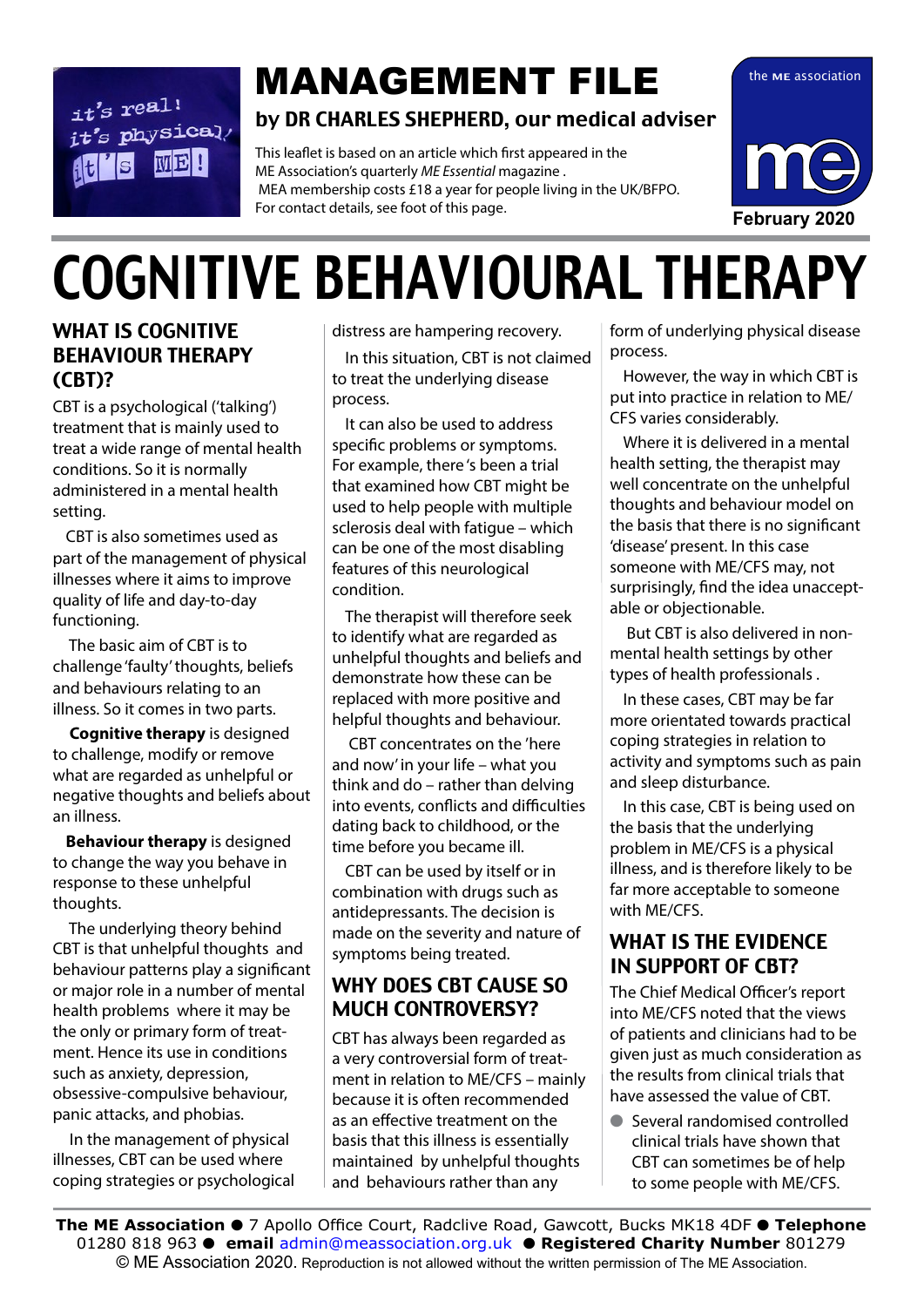However, in other trials, CBT has produced little or no significant benefit – *see box.*

- $\bullet$  In patient feedback to the CMO report only 7% of people found CBT to be "helpful"; 67% reported "no change"; and 26% said it made their condition "worse".
- **Clinicians who provided** feedback to the CMO report had mixed views on the value of CBT.

#### WHAT DOES THE NICE GUIDELINE ON ME/CFS RECOMMEND?

The NICE quideline recommends that everyone with mild to moderate ME/CFS should be offered a course of CBT.

The guideline makes no such recommendation for the more severely affected group or for children and adolescents – mainly because there is little or no research evidence from clinical trials in these groups of people to support its use.

The NICE guideline emphasises the fact that psychological treatments such as CBT must be carried out through a process of mutual agreement between patient and therapist. There should never be any form of coercion to take part in CBT – especially in relation to benefit entitlement.

The NICE guideline also states that approaches such as CBT and graded exercise should only be administered by health professionals who have developed the necessary expertise in dealing with ME/CFS.

#### HOW IS CBT DELIVERED?

CBT isn't a one-off treatment.

In the case of ME/CFS, an initial assessment has to be made. If it is decided that a course of CBT would be appropriate, patient and therapist will then meet for a series of roughly hourly sessions either weekly or fortnightly. A course of CBT will normally last for 12 to 16 sessions.

You will be asked to monitor your progress week by week and probably keep a diary to record what you do and how you feel. The diary will be reviewed at each appointment.

CBT can also be delivered in group sessions or via the telephone.

#### WHAT HAPPENS IN PRACTICE?

As already noted, there is a spectrum of approaches regarding the way CBT is put into practice. So, if you are going to be referred for a course of CBT, it is important to discuss with your referring doctor, and the therapist involved, what sort of approach is going to be taken and what you are going to be asked to do.

A course of CBT should involve you and the therapist agreeing on a number of changes or targets/goals relating to how you manage various aspects of your illness. These will cover a wide range of physical and mental activities.

 The physical activity component may well include a graded exercise programme – another controversial approach to the management of ME/CFS – or it may be based on an approach which is much closer to pacing your activities.

Particular attention is likely to focus on symptoms such as pain and sleep disturbance – where they occur – and how you currently cope with them.

And where problems such as anxiety, depression, mood disturbance, perfectionism or stress co-exist with ME/CFS, these will form another key part of the treatment programme.

As well as what happens during the actual appointments with the therapist, you will be given some 'homework' to do on your own in between appointments.

#### WHAT IS THE REFERRAL PROCESS?

Although CBT is sometimes delivered in a general practice setting,

there is no evidence that this is effective in the case of ME/CFS. So, if you want to try CBT, this will normally involve asking your GP to refer you to a hospital-based service where a therapist with the necessary experience in ME/CFS will be available.

Outside specialist referral centres for ME/CFS, it is often very difficult to find therapists with the necessary expertise. And you may have to join a very long waiting list to receive CBT in some parts of the country.

Various health professionals – psychologists, psychiatrists and cognitive therapists – work in the private sector. Charges vary considerably and you will need to find out whether the therapist has any experience of dealing with people who have ME/CFS.

There is a British Association for Behavioural and Cognitive Therapists. Their website is at www.babcp.org.uk

#### WHAT IS THE MEA's POSITION ON CBT?

The MEA does not accept the conclusion that ME/CFS is largely or wholly maintained by unhelpful beliefs and behaviours. Consequently, we would not endorse any form of behaviour treatment that is purely based on this idea.

We do, however, accept that a psychological approach that accepts the presence of an underlying physical illness, and so aims to improve practical coping strategies relating to physical and mental health, can sometimes be helpful – provided it is carried out with mutual agreement of the therapist and patient.

#### FURTHER INFORMATION ON CBT

- A more detailed description of CBT can be found on pages 242 - 245 of my book *Living with ME.*
- A summary for doctors, including clinical trials involving